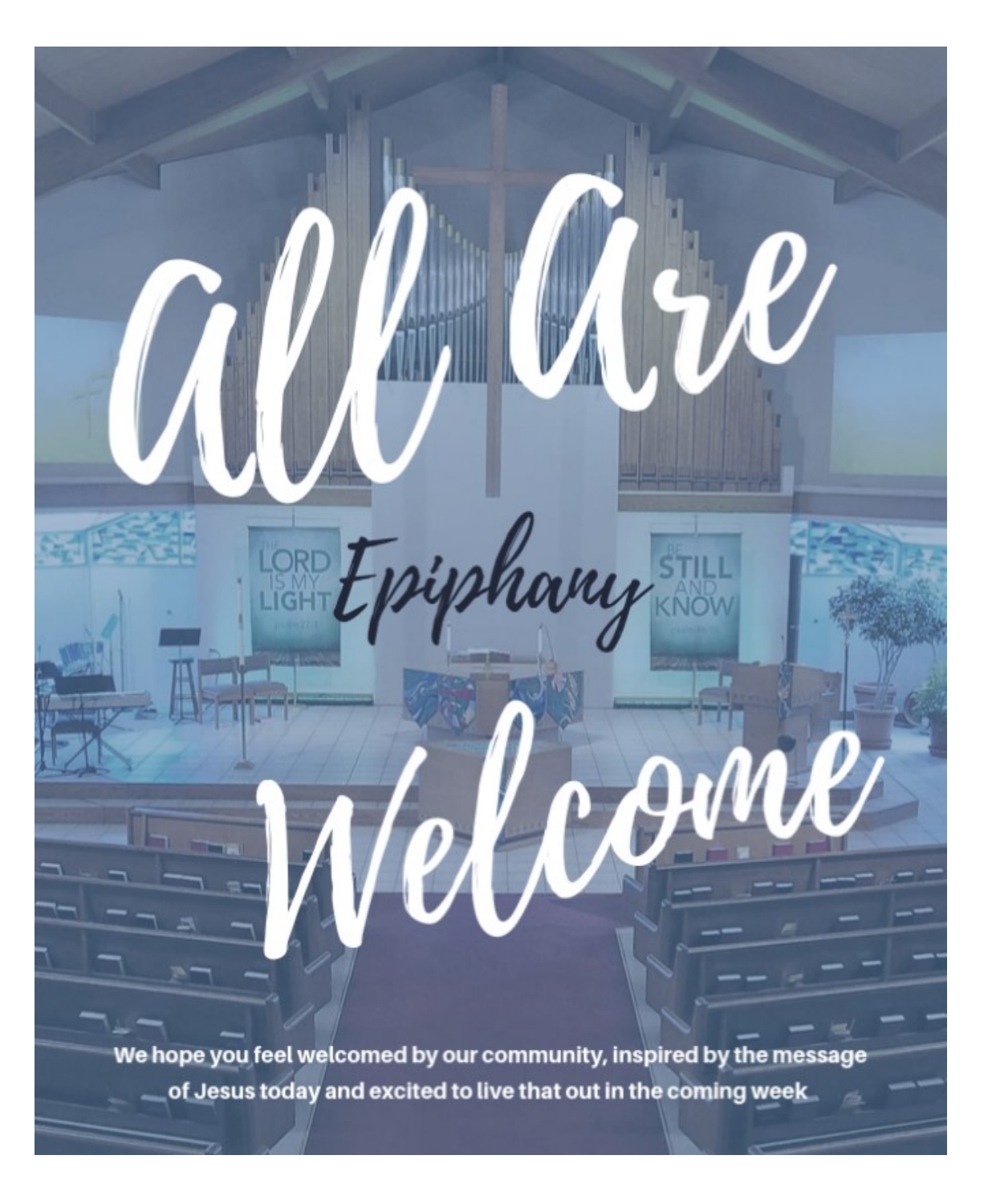# **Welcome To Worship**



### **WORSHIP**

Worship is a big deal to us. Something happens in us and through us when we gather. Jesus said it this way: "For where two or three are gathered in my name, I am there among them." When we gather together for worship we can experience the presence of God in a way that we can't on our own. It isn't just about learning and it certainly isn't about getting God's good side. on Worship is a corporate way to personally experience (be in relationship with) God. Welcomel

#### GIVE

Want an easy way to give digitally? Scan the QR code below and head to the give page of our website for all the info!





# **CONNECT**

The best way to stay connected to Epiphany is to sign up to receive our twice per week emails we  $call$ "Connect".  $On$ Wednesday and Friday we send  $_{\text{out}}$ the latest information about  $_{\text{our}}$ ministries, worship, events and more.

You can see our most recent emails by scanning OR Code this and following the link. If you wish, you even sign up to Connect receive for yourself! The sign up form is on the same page. Open your phone's camera and scan the code below to stay connected!







# **NFW**

If you are new to Epiphany we want to tell you a little about our congregation. We hope to be a church that focuses on the love of Jesus, invites you to follow Jesus in the way you live and seeks spread that  $\mathbf{t}$ invitation to all people. those including  $in$ the LGBTQ community, all family types, races, ages and social classes. We want to passionately follow Jesus and passionately proclaim that His love is for all.

We would love to hear a little bit about you. If you use your phone's camera to scan this QR code, you will be directed to a welcome page on our website where you are invited to let us know a little bit about yourself or your family. We would love to get to know vou!

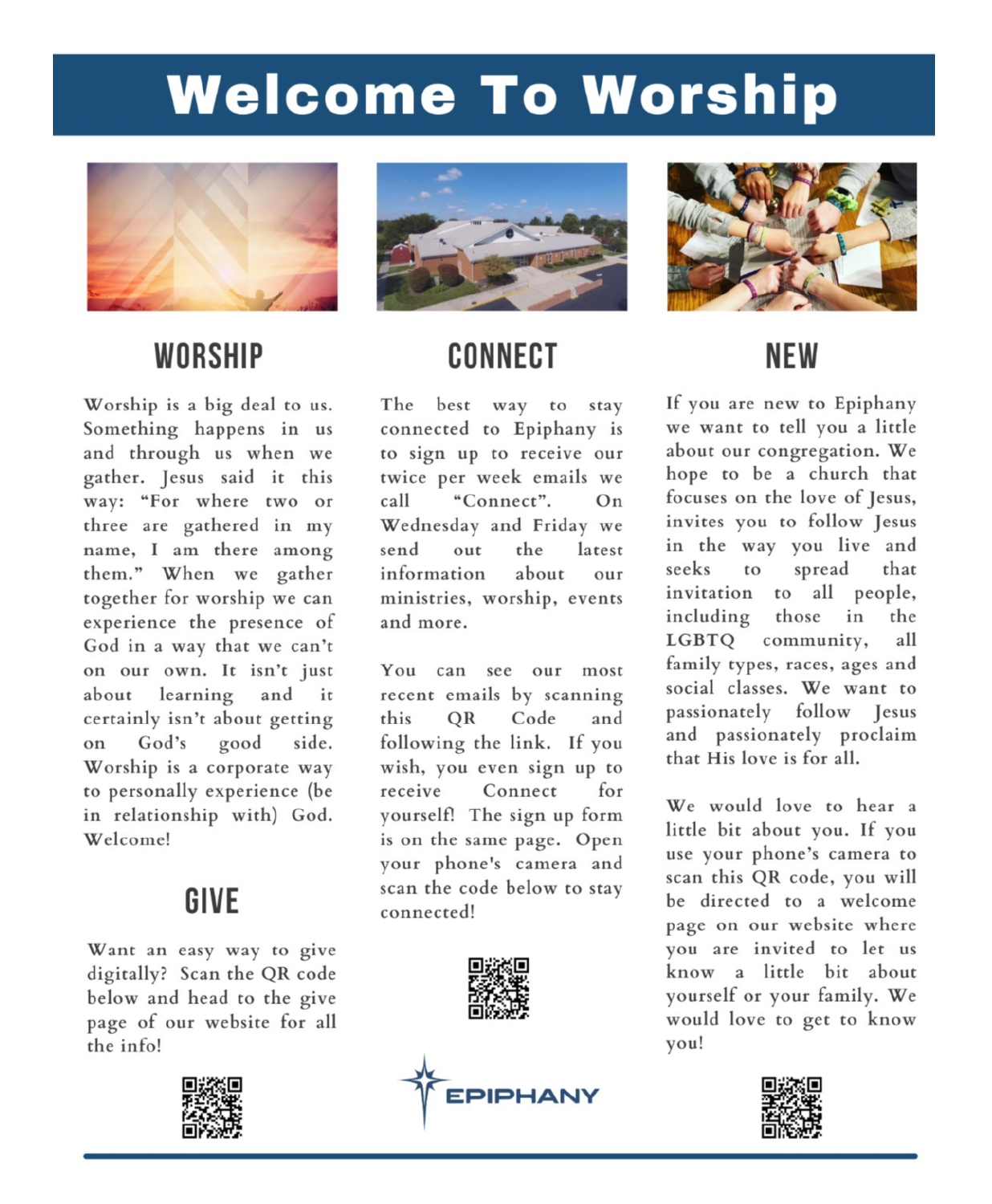### **Fifth Sunday of Easter May 15, 2022 ~ 11:00 a.m.**

| Countdown                           |                                                  |                        |
|-------------------------------------|--------------------------------------------------|------------------------|
| <b>Welcome and Announcements</b>    |                                                  |                        |
| <b>Special Music</b>                | <b>Fisher of Men</b>                             | Little Lights Choir    |
| <b>Welcoming of New Members</b>     |                                                  |                        |
| Stand                               |                                                  |                        |
| <b>Gathering Songs</b>              | Above All<br>Act Justly, Love Mercy, Walk Humbly |                        |
| Prayer of the Day                   |                                                  |                        |
| <b>Scripture Reading</b>            | John 13:31-35                                    |                        |
| Sermon                              |                                                  | <b>Pastor Brad Gee</b> |
| <b>Response Song</b>                | <b>God So Loved</b>                              |                        |
| Prayers of the Faithful             |                                                  |                        |
| <b>Sharing of Christ's Peace</b>    |                                                  |                        |
| Communion *                         |                                                  |                        |
| Lord's Prayer                       |                                                  |                        |
| <b>Communion Song</b>               | <b>Thank You</b>                                 |                        |
| Words of Encouragement for the Week |                                                  |                        |
| Stand                               |                                                  |                        |
| <b>Closing Song</b>                 | Raise A Hallelujah                               |                        |

#### *\*All are welcome to receive communion this morning!*

The bread and wine represent what Jesus did for us, giving his body and blood for our forgiveness and restoration, and they are for EVERYONE. Whether this is your first time taking communion or you are a lifelong follower of Jesus, you are welcome to join us in receiving the love of God through these simple elements.